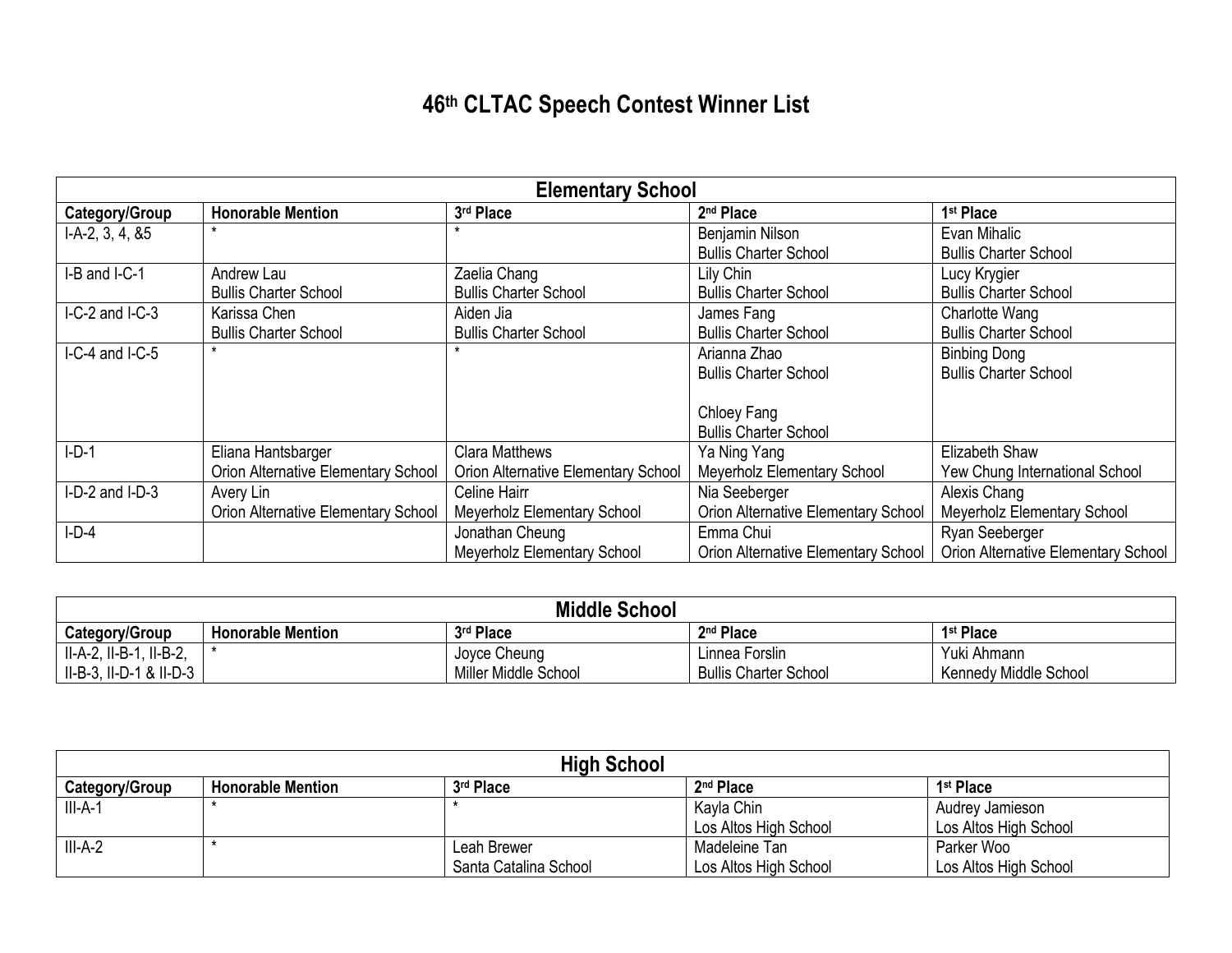| III-A-3 and III-A-4 | *                                | <b>Eliot Cummings</b><br>Western Sierra Collegiate Academy | Sara Wu<br>Santa Catalina School | Sophia Crane<br>Los Altos High School |
|---------------------|----------------------------------|------------------------------------------------------------|----------------------------------|---------------------------------------|
|                     |                                  |                                                            |                                  |                                       |
|                     |                                  |                                                            |                                  | <b>Tarn Reilly</b>                    |
|                     |                                  |                                                            |                                  | Santa Catalina School                 |
| III-B-1 and III-B-2 | $\star$                          | $\star$                                                    | Stephanie Chen                   | Sophie Chuang                         |
|                     |                                  |                                                            | Los Altos High School            | Los Altos High School                 |
| $III-B-3$           | *                                | Joey Zhu                                                   | Daniel Field                     | SaiMaya Selvaraj                      |
|                     |                                  | Western Sierra Collegiate Academy                          | Los Altos High School            | Western Sierra Collegiate Academy     |
| III-B-4 and III-C-4 | Carrie Ho                        | Nilia Liu                                                  | Sharon Cheng                     | Kaitlyn Tan                           |
|                     | Los Altos High School            | Los Altos High School                                      | Nam Kue School                   | Western Sierra Collegiate Academy     |
| III-C-1 and III-C-2 | Hayden Liu                       | Raymond Liu                                                | Ansel Shen                       | Thomas Chang                          |
|                     | Mira Loma High School            | Los Altos High School                                      | Mira Loma High School            | Los Altos High School                 |
| III-D-1 and III-D-2 | Fiona Ma                         | Kefan Yang                                                 | Ruibin Yu                        | Kelly Yang                            |
|                     | Lowell High School               | Lowell High School                                         | Lowell High School               | Castilleja School                     |
|                     |                                  |                                                            |                                  |                                       |
|                     | Eva Devlin                       |                                                            |                                  | ShingOi Wang                          |
|                     | St. Ignatius College Preparatory |                                                            |                                  | Los Altos High School                 |

| <b>College / University</b> |                             |                             |                             |                             |  |
|-----------------------------|-----------------------------|-----------------------------|-----------------------------|-----------------------------|--|
| Category/Group              | <b>Honorable Mention</b>    | 3rd Place                   | 2 <sup>nd</sup> Place       | 1 <sup>st</sup> Place       |  |
| $IV-A-1-1$ (Group 1)        | Steven Han                  | Nicole Grethlein            | Mia Geer                    | Caitlyn Malia               |  |
|                             | Monterey Language Institute | Diablo Valley College       | Monterey Language Institute | Monterey Language Institute |  |
|                             |                             | Dylan Jenkins               | Jose Martini                |                             |  |
|                             |                             | Monterey Language Institute | Monterey Language Institute |                             |  |
|                             |                             | Francisco Guzman            |                             |                             |  |
|                             |                             | Monterey Language Institute |                             |                             |  |
| IV-A-1-1 (Group 2)          |                             | Laura Wichin                | Katie Wert                  | Kyle Onderko                |  |
|                             |                             | Monterey Language Institute | <b>UC Santa Barbara</b>     | Monterey Language Institute |  |
|                             |                             | John Youston                | Seth Rogers                 |                             |  |
|                             |                             | Monterey Language Institute | Monterey Language Institute |                             |  |
|                             |                             | Madonna Pornobi             |                             |                             |  |
|                             |                             | Monterey Language Institute |                             |                             |  |
| $IV-A-1-2$ (Group 1)        | Adam Christensen            | lan Devotie                 | Kevin Jung                  | Aaron Diza                  |  |
|                             | Monterey Language Institute | Monterey Language Institute | Diablo Valley College       | Monterey Language Institute |  |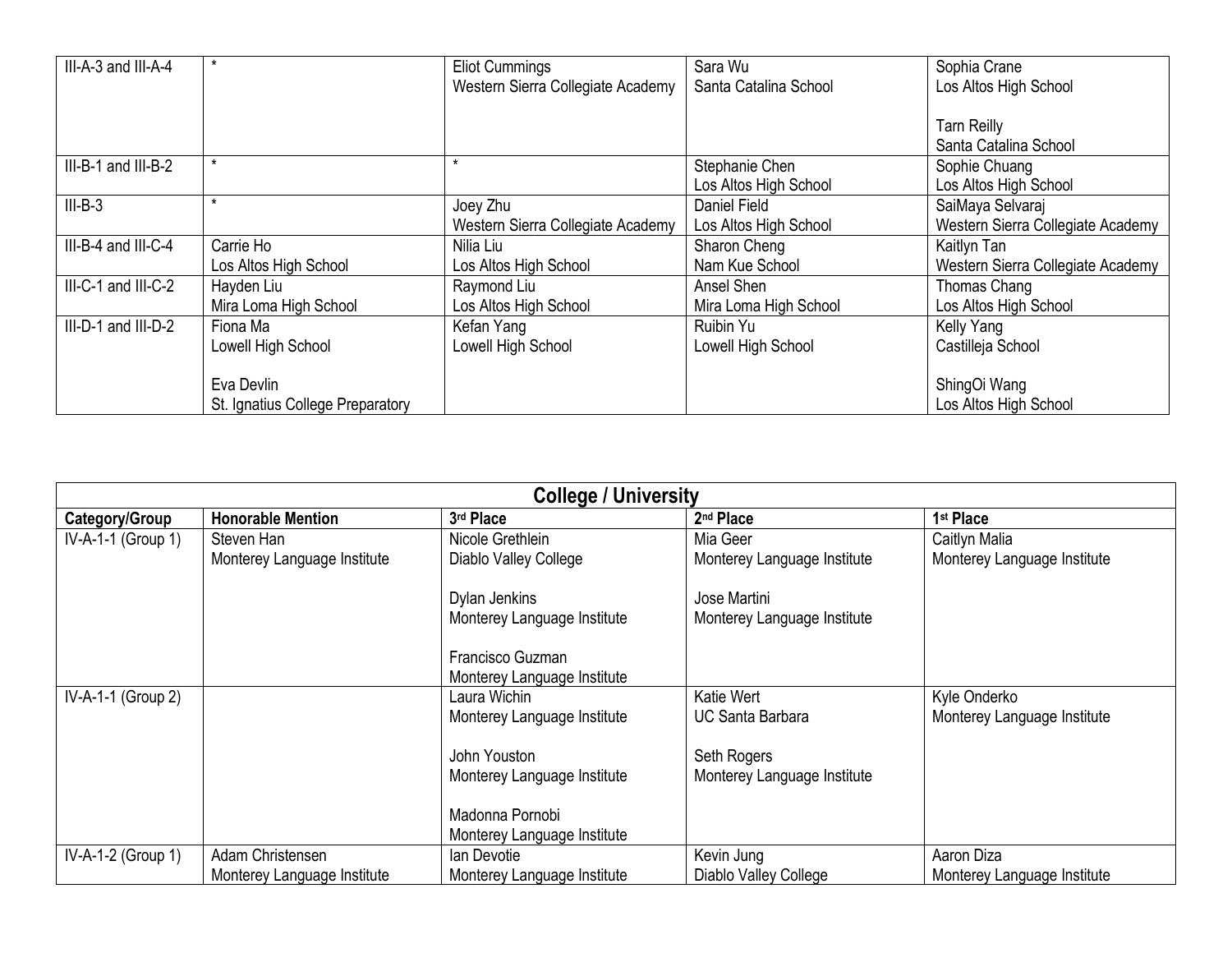|                    |                             |                                              | Madeline Calderon           |                             |
|--------------------|-----------------------------|----------------------------------------------|-----------------------------|-----------------------------|
|                    |                             | Natalie Fulle<br>Monterey Language Institute | Monterey Language Institute |                             |
|                    |                             | Elibba Dean                                  |                             |                             |
|                    |                             | Monterey Language Institute                  |                             |                             |
| IV-A-1-2 (Group 2) | Amy Wallrath                | Mackenzie Kurtz                              | Dylan Todd                  | Salma Torres                |
|                    | Diablo Valley College       | Monterey Language Institute                  | Monterey Language Institute | Monterey Language Institute |
|                    |                             | <b>Katherine Steel</b>                       | Phaykham Vannouvong         |                             |
|                    |                             | Monterey Language Institute                  | Monterey Language Institute |                             |
|                    |                             | Adam Spencer                                 |                             |                             |
|                    |                             | Monterey Language Institute                  |                             |                             |
| IV-A-2-1 (Group 1) | Jourdan Boutte              | Song Bollheimer                              | Chee Alexander              | <b>Destinee Decremer</b>    |
|                    | Monterey Language Institute | Monterey Language Institute                  | Monterey Language Institute | Monterey Language Institute |
|                    |                             | Ryan Blatchley                               | Porter Bradford             |                             |
|                    |                             | Monterey Language Institute                  | Monterey Language Institute |                             |
|                    |                             | <b>Christian Coulter</b>                     |                             |                             |
|                    |                             | Monterey Language Institute                  |                             |                             |
| IV-A-2-1 (Group 2) | Philip Kwong                | <b>Gabrielle Harris</b>                      | <b>Andrew Miller</b>        | Damion Levy Jr              |
|                    | Monterey Language Institute | Monterey Language Institute                  | Monterey Language Institute | Monterey Language Institute |
|                    |                             | Jacqueline Gonzalez                          | Perry Forsyth               |                             |
|                    |                             | University of San Francisco                  | Monterey Language Institute |                             |
|                    |                             | Cedric Angelo Manahan                        |                             |                             |
|                    |                             | Monterey Language Institute                  |                             |                             |
| IV-A-2-1 (Group 3) | Dimas Miranda Rosso         | Maya Pitts                                   | Kelly Velasco               | <b>Albert Perry</b>         |
|                    | Monterey Language Institute | Monterey Language Institute                  | University of San Francisco | Monterey Language Institute |
|                    |                             | Katherine Ann Simison                        | Paul Schaffer               |                             |
|                    |                             | Monterey Language Institute                  | Monterey Language Institute |                             |
|                    |                             | Yoselyn Sandovar Amador                      |                             |                             |
|                    |                             | Monterey Language Institute                  |                             |                             |
| IV-A-2-2 (Group 1) |                             | Joshua Baca                                  | Jacob Alvarez               | McKay Jones                 |
|                    |                             | Monterey Language Institute                  | Diablo Valley College       | Monterey Language Institute |